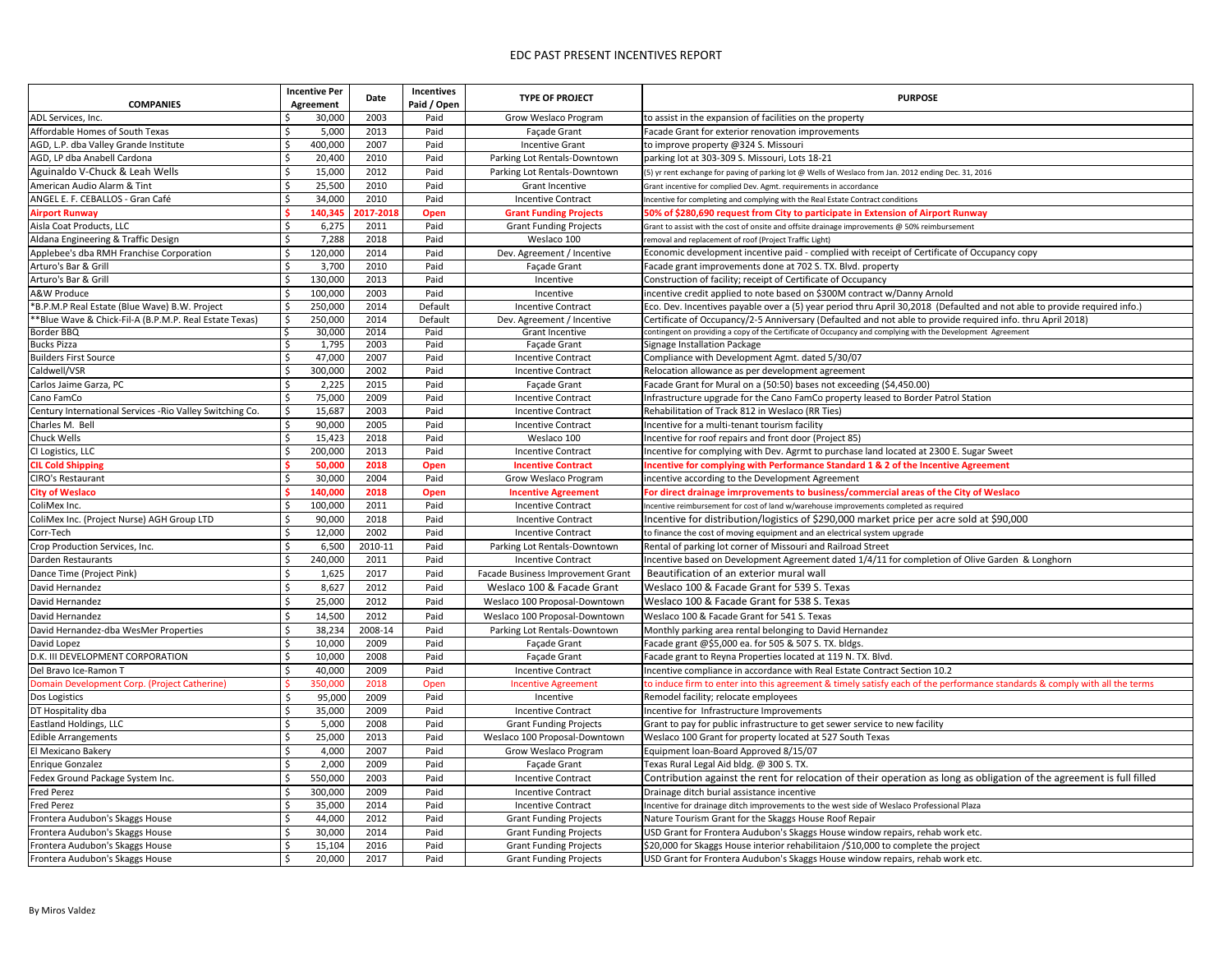|                                                               |     | <b>Incentive Per</b> | <b>Date</b> | <b>Incentives</b> | <b>TYPE OF PROJECT</b>            | <b>PURPOSE</b>                                                                                                                                        |
|---------------------------------------------------------------|-----|----------------------|-------------|-------------------|-----------------------------------|-------------------------------------------------------------------------------------------------------------------------------------------------------|
| <b>COMPANIES</b>                                              |     | <b>Agreement</b>     |             | Paid / Open       |                                   |                                                                                                                                                       |
| Frontera Audubon's Skaggs House                               |     | 20,000               | 2017/2018   | Cancel            | <b>Grant Funding Projects</b>     | USD Grant for Frontera Audubon's Skaggs House window repairs, rehab work etc.                                                                         |
| <b>Frontera Audubon's Skaggs House</b>                        |     | 20,000               | 2018/2019   | Open              | <b>Grant Funding Projects</b>     | USD Grant for Frontera Audubon's Skaggs House window repairs, rehab work etc.                                                                         |
| Gran Café de la Parroquia                                     |     | 34,000               | 2011        | Paid              | Incentive                         | Reimbursement of land costs                                                                                                                           |
| Grande Valley Builders                                        |     | 27,500               | 2012        | Paid              | <b>Incentive Contract</b>         | GVB has complied w/MVIP 6 Lot 6 sale of property as outlined in Real Estate Contract                                                                  |
| Happiness Cupcakes                                            |     | 5,925                | 2011        | Paid              | Weslaco 100 Proposal-Downtown     | Facade grant for property at 614 S. Texas                                                                                                             |
| <b>Hector Tamez</b>                                           |     | 2,500                | 2002        | Paid              | Façade Grant                      | To complete cover on the outside facade w/neon lights at Los Generales Salon de Fiestas                                                               |
| Hermes Trading Co. Inc.                                       |     | 200,000              | 2013        | Paid              | <b>Incentive Contract</b>         | Incentive for compliance with the terms specified in Paragraph 2(a) of the Dev. Agreement                                                             |
| Hidalgo County Juvenile                                       |     | 245,000              | 2007        | Paid              | <b>Grant Funding Projects</b>     | Ballard St. project with Hidalgo County Juvenile Interlocal Agreement                                                                                 |
| <b>I Tower Theater (Project Risa)</b>                         |     | 10,000               | 2018        | Open              | <b>Incentive</b>                  | Pest and land leveling etc                                                                                                                            |
| Irene Gonzalez dba Irene's Tea Room                           |     | 5,000                | 2005        | Paid              | Grow Weslaco Program              | Interest free loan                                                                                                                                    |
| Irene Gonzalez dba Irene's Tea Room                           |     | 5,000                | 2006        | Paid              | Grow Weslaco Program              | Additional loan to include prior loan balance                                                                                                         |
| Jason's Deli (Project Bob) - (Coastal Deli)                   |     | 134,300              | 2018        | Open              | <b>Incentive Agreement</b>        | Incentive conditioned on company satisfying each of the Company's Performance Standards of the incentive agreement                                    |
| Jason Montes-El Cid (Project Son (A)                          |     | 1,950                | 2017        | Paid              | Facade Business Improvement Grant | 537 S. Texas Blvd. bldg. improvements                                                                                                                 |
| Jason Montes-El Cid (Project Son (B)                          |     | 500                  | 2017        | Paid              | Weslaco 100 Proposal-Downtown     | 537 S. Texas Blvd. bldg. improvements                                                                                                                 |
| JAVI, Ltd (Javier O. De La Garza, D.D.S.                      |     | 35,000               | 2010        | Paid              | <b>Incentive Contract</b>         | Infrastructure improvement incentive Location: 461 S. Westgate Dr.                                                                                    |
| Juan & Jose Torres (Jeans Restaurant Supply)                  |     | 10,000               | 2010        | Paid              | <b>Grant Funding Projects</b>     | To purchase new restaurant equipment for Jose's Cafecito                                                                                              |
| Jeff Everitt & Associates                                     |     | 15,000               | 2012        | Paid              | Façade Grant                      | Facade grant for new construction at 901 S. Texas Blvd.                                                                                               |
| <b>Jitters</b>                                                |     | 4,007                | 2011        | Paid              | Weslaco 100 Proposal-Downtown     | Facade Grant for renovations at 409 S. Missouri                                                                                                       |
| Joe Daniel Olivarez                                           |     | 37,500               | 2010        | Paid              | Incentive                         | 50% Loan match for purchase of property at Tenn-Tex Subdivision, Lots 1-2 etc.                                                                        |
| Juan R. Molina                                                |     | 20,000               | 2010        | Paid              | Façade Grant                      | Facade grant for improvements & renovation of bldg. located at 710 South Texas                                                                        |
| <b>Juventino Martinez (Project Happy) Alegros Flower Shop</b> |     | 10,992               | 2018        | Open              | <b>Façade Grant</b>               | Facade grant for removal & replacing existing hangover front roof, replacing stucco façade, window repairs, rebuilding of columns & painting facility |
| K.G. Project - Khan's Grill (Mayan Capital Marketing)         |     | 150,000              | 2015        | Paid              | Dev. Agreement / Incentive        | Certificate of Occupancy/2-4 Anniversary                                                                                                              |
| <b>KAPAL Investments LLC Hangar Series</b>                    |     | 129,000              | 2018        | <b>Open</b>       | <b>Hangar Incentive Agreement</b> | Escrow funds to City to undertake expenditures at MVAirport upon issuance of a bldg. permit for project & contractual obligations                     |
| LRGVDC / South TX Transportation - JAG                        |     | 39,000               | 2015        | Paid              | <b>Grant Funding Projects</b>     | LRGVDC Grant to provide free student transportation Sept. 1,2014 - August 31, 2015                                                                    |
| LRGVDC / South TX Transportation - JAG                        |     | 39,000               | 2016        | Paid              | <b>Grant Funding Projects</b>     | LRGVDC Grant to provide free student transportation Sept. 1,2015 - August 31, 2016                                                                    |
| LRGVDC / South TX Transportation - JAG                        |     | 39,000               | 2017        | Paid              | <b>Grant Funding Projects</b>     | LRGVDC Grant to provide free student transportation Sept. 1,2016 - August 31, 2017                                                                    |
| LRGVDC / South TX Transportation - JAG                        |     | 39,000               | 2017/2018   | Paid              | <b>Grant Funding Projects</b>     | LRGVDC Grant to provide free student transportation Sept. 1,2017 - August 31, 2018                                                                    |
| <b>LRGVDC / South TX Transportation - JAG</b>                 |     | 39,000               | 2018/2019   | Open              | <b>Grant Funding Projects</b>     | LRGVDC Grant to provide free student transportation Sept. 1,2017 - August 31, 2018                                                                    |
| L&W Supply/Becknell (1/15/12) (USG Corporation)               |     | 250,000              | 2015        | Paid              | Real property sale / Incentive    | Capital investment and job creation                                                                                                                   |
| La Abuela                                                     | -\$ | 31,063               | 2003        | Paid              | <b>Incentive Contract</b>         | Development Agreement for full time employee incentive                                                                                                |
| La Real Michoacana                                            |     | 10,162               | 2016        | Paid              | Façade Grant                      | business located at 619 N. Texas Ave.                                                                                                                 |
| Legacy Builders                                               |     | 24,000               | 2007        | Paid              | Incentive                         | 413 W. Pike (Esplanada)                                                                                                                               |
| Leonard Montes (El Cid Hair Design)                           |     | 5,000                | 2012        | Paid              | Façade Grant                      | Facade grant for bldg. located at 535 S. Texas Blvd.                                                                                                  |
| LF Trinity Development Group LLC                              |     | 22,500               | 2012        | Paid              | <b>Incentive Contract</b>         | Reimbursed 50% of the cost of the land \$45,000 - MVIP 4, Lot 10                                                                                      |
| LF Trinity Development Group LLC (Project Fire)               |     | 170,224              | 2018        | <b>Open</b>       | Real property sale / Incentive    | Sold Lot 4B Weslaco WDC Ind. Park Subdivison Phase 2 (1900/1902 Joe Stephens) Maturity date: March 1, 2021 (2019-2021)                                |
| Liquid Environmental                                          |     | 25,000               | 2006        | Paid              | <b>Incentive Contract</b>         | Engineering services for water & sewer improvements                                                                                                   |
| DARDEN RESTAURANTS, INC. dba Longhorn Steakhouse              |     | 120,000              | 2013        | Paid              | <b>Incentive Contract</b>         | eco. dev. incentive outlined in the Development Agreement for Longhorn Steakhouse                                                                     |
| Los Caminos del Rio                                           |     | 3,000                | 2008        | Paid              | <b>Grant Funding Projects</b>     | Grant for the Firemen's Challenge multi-sport race                                                                                                    |
| Luis Eduardo Gonzalez (G2 Construction)                       |     | 2,475                | 2010        | Paid              | Façade Business Improvement Grant | Ezequiel Reyna facade grant for renovation of bldgs. 309-318 S. TX Blvd. bldgs.                                                                       |
| <b>LUIS LIDSKY</b>                                            |     | 725                  | 2009        | Paid              | Heart of Weslaco                  | Facade grant @ 420 S. Texas aka Int'l Fabric                                                                                                          |
| Luis Lidsky                                                   |     | 17,000               | 2011        | Paid              | Weslaco 100 Proposal-Downtown     | Façade grant for property located at 420 S. TX. Aka Int'l Fabric                                                                                      |
| MANUEL SILVA dba Sevilla                                      |     | 4,000                | 2010        | Paid              | Façade Business Improvement Grant | bldg. improvements to bus. Payable to various contractors & not to him or business (Expense)                                                          |
| MARGARITA REYNA                                               |     | 30,000               | 2014        | Paid              | <b>Grant Funding Projects</b>     | contingent on providing a copy of the Certificate of Occupancy & complying with the Dev. Agreement                                                    |
| Margo Sunderland                                              |     | 10,829               | 2017        | Paid              | Weslaco 100 Proposal-Downtown     | Project Zach - remodel for a coffee shop that used to be Jitters                                                                                      |
| Margo Sunderland                                              |     | 6,952                | 2017        | Paid              | Store Front Façade Improvements   | Project Frozen - remodeling of 315 W. Business 83                                                                                                     |
| Maria Cuellar                                                 |     | 1,341                | 2013        | Paid              | Façade Grant                      | facade grant for 119 W. Fourth St                                                                                                                     |
|                                                               |     |                      |             |                   |                                   |                                                                                                                                                       |
| Marines Bakery                                                |     | 5,000                | 2007        | Paid              | Facade Business Improvement Grant | Grant for Facade improvements completed                                                                                                               |
| Marines Bakery                                                |     | 24,500               | 2012        | Paid              | Weslaco 100 Proposal-Downtown     | Grant for Facade improvements completed to bakery shop                                                                                                |
| Marines Bakery                                                |     | 15,000               | 2012        | Paid              | Weslaco 100 Proposal-Downtown     | Completion of façade work; documentation of expenditures for property at 201 S. Texas                                                                 |
| Marines Bakery                                                |     | 25,000               | 2012        | Paid              | Weslaco 100 Proposal-Downtown     | Completion of façade work; documentation of expenditures for property at 203 S. Texas                                                                 |
| Marines Bakery                                                |     | 25,000               | 2012        | Paid              | Weslaco 100 Proposal-Downtown     | Completion of façade work; documentation of expenditures for property at 205 S. Texas                                                                 |
| Marines Bakery                                                |     | 25,000               | 2013        | Paid              | Façade Grant                      | Completion of façade work; documentation of expenditures for property at 705 S. Texas                                                                 |
| Martinez Furniture & Appliance                                |     | 100,000              | 2016        | Cancelled         | <b>Incentive Grant</b>            | Furniture retail store located at 1303 Annie St                                                                                                       |
| Maverick Ind                                                  |     | 125,000              | 2009        | Paid              | Economic Dev. Credit / Loan       | Relocation, expend \$800,000 in new equipment, new 7 yr lease etc.                                                                                    |
| McAllen Flight Academy, LLC (Project Academy)                 |     | 129,000              | 2017        | Cancelled         | Incentive Agreement               | To assist MFA to undertake the project in assisting w/certain financial & eco. Incentives                                                             |
| Medical Safety Technologies                                   |     | 37,500               | 2007        | Paid              | <b>Incentive Contract</b>         | Eco. dev. incentive for relocation of medical device manufacturer to Weslaco for a distribution operation                                             |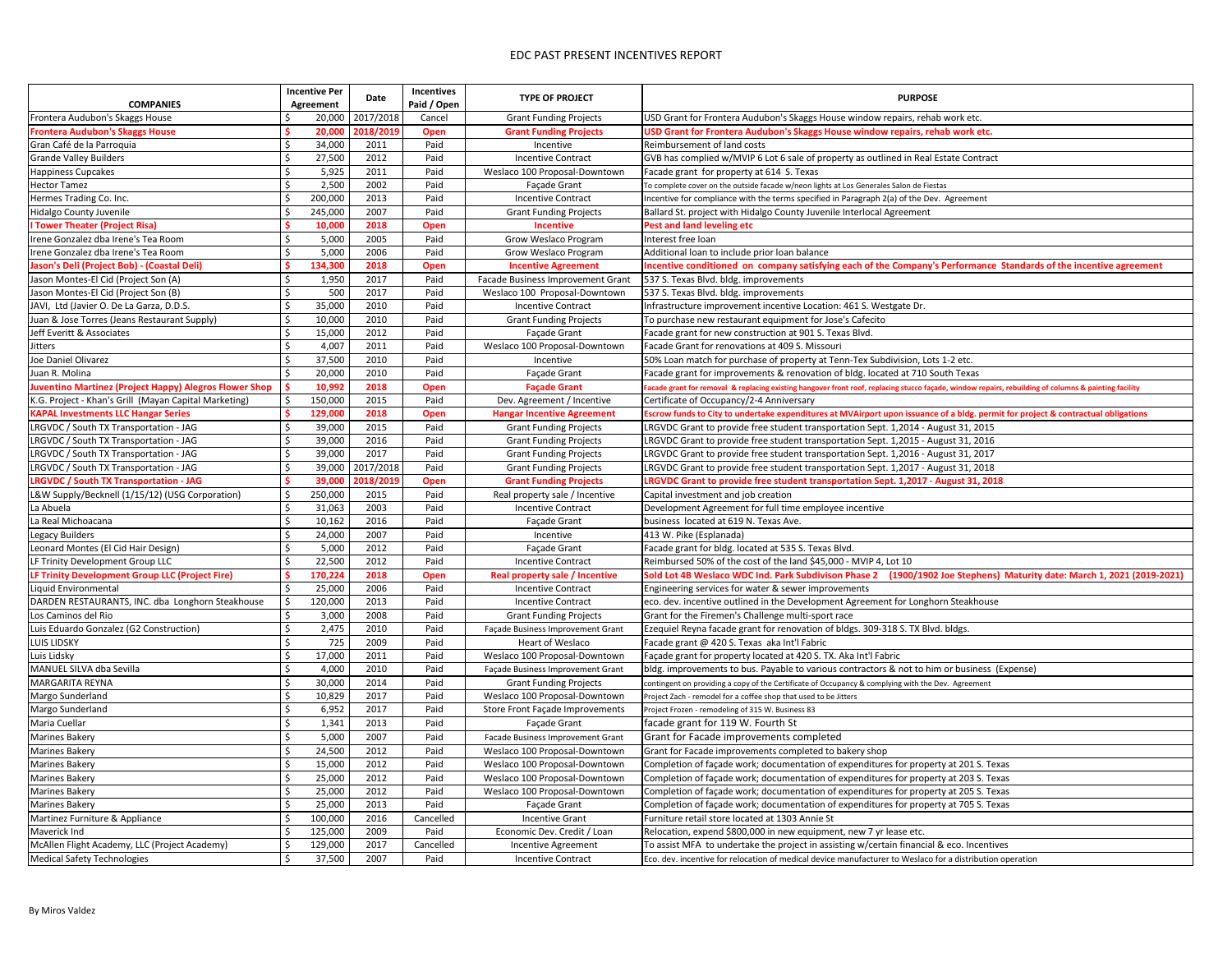|                                                            |         | <b>Incentive Per</b> | Date | <b>Incentives</b> | <b>TYPE OF PROJECT</b>                   | <b>PURPOSE</b>                                                                                                                                         |
|------------------------------------------------------------|---------|----------------------|------|-------------------|------------------------------------------|--------------------------------------------------------------------------------------------------------------------------------------------------------|
| <b>COMPANIES</b>                                           |         | <b>Agreement</b>     |      | Paid / Open       |                                          |                                                                                                                                                        |
| Medina Real Estate Investments                             |         | 2,500                | 2008 | Paid              | <b>Grant Funding Projects</b>            | Grant for paving of alleyway at Medina Plaza, 309 W. Pike                                                                                              |
| Melinda Garza (Project Harris)                             |         | 818                  | 2018 | Open              | <b>Façade Grant</b>                      | Cover cost @ 50% of painting exterior of her law firm                                                                                                  |
| Mid Valley Airport Project (Hangar) EDC                    |         | 464,454              | 2008 | Paid              | Grant                                    | Construction of EDC Airport Hangar by Jones-Hasson Construction                                                                                        |
| Mighty Joe's                                               |         | 5,000                | 2008 | Paid              | Façade Business Improvement Grant        | (bldg. improvements to bus. Payable to various contractors & not to him or business (Expense)                                                          |
| Mighty Joe's                                               | \$      | 7,900                | 2013 | Paid              | Weslaco 100 Proposal-Downtown            | Weslaco 100 Grant for interior improvements to the bldg. located at 340 S. Texas Blvd.                                                                 |
| Mimi's Attic                                               |         | 5,000                | 2003 | Paid              | Grow Weslaco Program                     | Grant for the completion of Mimi's Attic                                                                                                               |
| Mission Foods/ZIWA                                         |         | 60,000               | 2011 | Paid              | Incentive                                | Lease facility at Mid Valley Ind. Park for 5 yrs. - due thru 4/30/2017                                                                                 |
| Montalvo Ins. Agency                                       | $\zeta$ | 2,500                | 2003 | Paid              | <b>Grow Weslaco Program</b>              | Grow Weslaco/Facade Improvement Grant                                                                                                                  |
| Montalvo Ins. Agency                                       |         | 12,000               | 2010 | Paid              | Façade Business Improvement Grant        | Facade Grant for improvements located at 208 S. TX. Blvd.                                                                                              |
| Moreno's Feed Store                                        | \$      | 2,900                | 2004 | Paid              | Grow Weslaco Program                     | For Infrastructure Expenses approved on 9/15/04 Board mtg.                                                                                             |
| Motion Industries/ZIWA                                     |         | 56,000               | 2011 | Paid              | Incentive                                | Leased facility at MV Ind. Park for 5 yrs., maintain sales/etc. 3/15/2017 -Unable to comply per Saira Muniz of ZIWA-loss of \$5,000 on 5/3/17 per dev. |
| <b>Mountain Glacier</b>                                    |         | 30,000               | 2010 | Paid              | <b>Incentive Contract</b>                | Incentive for expansion of business                                                                                                                    |
| Mountain Glacier                                           | \$      | 75,000               | 2008 | Paid              | <b>Incentive Contract</b>                | Incentive for re-location of Ozarka distribution warehouse to Weslaco                                                                                  |
| <b>New Dimensions</b>                                      |         | 750                  | 2002 | Paid              | <b>Business Relocation Grant</b>         | For the relocation of business once located at the corner of Texas & Railroad St. Visitor Center future site                                           |
| New York Life                                              |         | 2,500                | 2003 | Paid              | Facade Business Improvement Grant        | remodeling, painted walls, 3 Round Table Sets, Bal. of Rod Iron Works (7 Bird Houses, 2 Benches, McDok #20)                                            |
| NICO- (Nick Soto)                                          |         | 75,000               | 2003 | Paid              | <b>Incentive Contract</b>                | to record incentives for notes receivable at 9/30/03                                                                                                   |
| NICO-WF1, LLC                                              |         | 100,000              | 2004 | Paid              | <b>Incentive Contract</b>                | Multi-Tenant Bldg. Incentives located at 2202 Sugar Sweet, Weslaco, TX.                                                                                |
| Nolana Self Storage LLC (Sarina Group, Ltd for Expwy Proj) |         | 300,000              | 2013 | Paid              | Dev. Agreement / Incentive               | To assist with creation of job opportunities & expansion of the City of Weslaco                                                                        |
| <b>Oswalt Holdings LLC</b>                                 |         | 15,730               | 2009 | Paid              | <b>Incentive Contract</b>                | Incentive reimbursement for infrastructure improvements                                                                                                |
| <b>PARK PROJECT (Sports Complex) Dev. Agreement</b>        |         | 500,000              | 2018 | Open              | Dev. Agreement                           | To support the City's Sport Complex Project                                                                                                            |
| <b>Payne Dealer Group</b>                                  |         | 825,000              | 2012 | <b>Open</b>       | <b>Incentive Contract</b>                | <b>Construct new Chevrolet, GMC/Buick &amp; Ford dealership facilities</b>                                                                             |
| <b>Pharmacy Care</b>                                       |         | 75,000               | 2009 | Paid              | <b>Incentive Contract</b>                | 5 yr. lease of 5,000 facility, \$75,000 in tenant improvements etc.                                                                                    |
| <b>PHOENIX DBD LLC</b>                                     |         | 1,940                | 2013 | Paid              | Facade Business Improvement Grant        | Facade Grant for 536 S. Texas Blvd                                                                                                                     |
| Pop Holdings-Popeye's                                      |         | 50,000               | 2013 | Paid              | Dev. Agreement / Incentive               | Economic Development Incentives                                                                                                                        |
| QUE-TAL PRODUCTIONS                                        | \$      | 10,000               | 2007 | Paid              | <b>Grant Funding Projects</b>            | Grant funding for movie "Broken Promise"                                                                                                               |
| <b>R 5 EATERIES (Bar-B-Cutie Smokehouse)</b>               |         | 160,000              | 2017 | <b>Open</b>       | <b>Incentive Agreement</b>               | Project Memphis 2017-18 \$120,000 - 3 annual installments of \$13,333 if comply with Performance Standa                                                |
| <b>RENTAL WORLD, LLC</b>                                   |         | 7,500                | 2007 | Paid              | Heart of Weslaco                         | Assist w/demolition of dilapidated structure at 401 E. US Bus. 83 thru the Heart of Weslaco                                                            |
| Reyna Family Dev. Dba Pueblo de Amistad                    |         | 200,000              | 2004 | Paid              | <b>Incentive Contract</b>                | for infrastructure of Pueblo de Amistad Subdivision                                                                                                    |
| RGV Express, LTD                                           |         | 90,000               | 2004 | Paid              | <b>Incentive Contract</b>                | Incentive for a multi-tenant tourism facility                                                                                                          |
| <b>RGV Solar Power System (Project Sol)</b>                |         | 50,000               | 2018 | Open              | <b>Incentive Agreement</b>               | For Performance Standard 2 & 3 as set out on Table I & II to reflect the amendments to section 2(a) and 2(b)                                           |
| RGV W.O.R.D.                                               |         | 375,000              | 2009 | Paid              | Incentive                                | Quarterly installments based on employment / retention & expansion                                                                                     |
| Rio Bank                                                   |         | 50,000               | 2008 | Paid              | <b>Incentive Grant</b>                   | Grant to assist with the demolition & site preparation of new bank facility                                                                            |
| RIO GRANDE REGIONAL WATER AUTHORITY                        |         | 4,182                | 2014 | Paid              | <b>Grant Funding Projects</b>            | Strategic Water Management Plan matching grant contribution                                                                                            |
| <b>Rio Precision Machine &amp; Welding (Project Knob)</b>  |         | 68,778               | 2018 | <b>Open</b>       | <b>Incentive Agreement</b>               | Improvements & issuance of Certificate of Occupancy/1 yr. of commencement of operation of facility (wa                                                 |
| <b>RITA'S DANCE STUDIO</b>                                 | \$      | 15,000               | 2011 | Paid              | <b>Facade Business Improvement Grant</b> | Facade Grant to assist with improvements & business expansion at 208 S. Border Ave.                                                                    |
| Robert Perales dba Plaza Los Encinos                       |         | 60,000               | 2004 | Paid              | <b>Incentive Contract</b>                | Incentive infrastructure exp. portion reimbursed                                                                                                       |
| Roy Ibanez                                                 |         | 12,378               | 2007 | Paid              | Incentive                                | Relocate master water meter - hotel property                                                                                                           |
| ROYAL GARDEN FLOWER SHOP                                   |         | 10,500               | 2010 | Paid              | Facade Business Improvement Grant        | Facade Grant for 113 E. Third St. property                                                                                                             |
| Ron & Nancy's Little Italy                                 |         | 16,000               | 2007 | Paid              | <b>Incentive Contract</b>                | for expansion & infrastructure of current premises                                                                                                     |
| RUDY'S PLAZA AND PROPERTY LLC                              | \$      | 20,000               | 2009 | Paid              | Facade Business Improvement Grant        | Facade grant improvements of bldg. at 448 S. Texas Blvd.                                                                                               |
| <b>SANDY OLIVEIRA PENA</b>                                 |         | 1,970                | 2010 | Paid              | Facade Business Improvement Grant        | Facade renovation of 328 S. TX. Blvd. bldg.                                                                                                            |
| <b>Savory Perks</b>                                        |         | 5,000                | 2009 | Paid              | Façade Grant                             | for remodeling improvements & other improvements                                                                                                       |
| <b>Savory Perks</b>                                        |         | 10,000               | 2010 | Paid              | Loan/Grant                               | for remodeling improvements & other improvements                                                                                                       |
| S.E.S.A. Fleet Services                                    |         | 20,000               | 2016 | Paid              | Special Eco. Dev. Incentive              | MVIP#4 Lot 13- w/6 mo. compliance incentive-obligation to construct                                                                                    |
| Scott Lacina-KJS Group - Bridgestone                       |         | 150,000              | 2013 | Paid              | <b>Incentive Contract</b>                | Bridgestone-KJS Group has complied with the requirements of Section 1                                                                                  |
| <b>SDI Weslaco Holdings</b>                                |         | 2,300,000            | 2009 | Paid              | Incentive                                | relocation of water & sewer lines, closure & realignment of drainage canal                                                                             |
| Ship & More                                                |         | 10,000               | 2010 | Paid              | <b>Incentive Contract</b>                | Loan for equipment purchase                                                                                                                            |
| <b>SHRIMP HOUSE</b>                                        |         | 1,293                | 2010 | Paid              | Facade Business Improvement Grant        | for installation of neon lighting on the north, east, & south sides of bldg., and painted the exterior of bldg.                                        |
| SIESTA VILLAGE, INC.                                       |         | 2,500                | 2002 | Paid              | Facade Business Improvement Grant        | To paint entire exterior/interior bldg., Add a canopy, New paving, A/C Units, Location: Auto Zone Building                                             |
| <b>SKY I.T. SOLUTIONS</b>                                  | \$      | 11,942               | 2014 | Paid              | Facade Business Improvement Grant        | Facade Grant for 705 S. Texas location                                                                                                                 |
| Smile, Inc. (Claudia Hernandez)                            |         | 75,000               | 2018 | Open              | <b>Incentive Agreement</b>               | incentive for retaining & employment at the Firm's new pediatric denistry facility                                                                     |
| Something Special by Cercas Universal Fence                |         | 450                  | 2003 | Paid              | Financial assistance                     | Fence post setting @ Something Special                                                                                                                 |
| Southwest Community Investment Corp-Women's Bus Cente      |         | 15,000               | 2014 | Paid              | <b>Grant Funding Projects</b>            | B2B Growth Training Project program grant c/o WOMEN'S BUSINESS CENTER by Maria Mann                                                                    |
| South Texas College                                        |         | 29,526               | 2005 | Paid              | <b>Grant Funding Projects</b>            | STC Grant for infrastructure / street improvements                                                                                                     |
| STC (South Texas College)                                  |         | 37,248               | 2013 | Paid              | <b>Grant Funding Projects</b>            | STC Grant to assist with free student transportation to STC Mid-Valley Campus                                                                          |
| STC (South Texas College)                                  |         | 14,560               | 2014 | Paid              | <b>Grant Funding Projects</b>            | STC Grant to assist with free student transportation to STC Mid-Valley Campus                                                                          |
|                                                            |         |                      |      |                   |                                          |                                                                                                                                                        |

| ≀URP<br>ıΓ<br>ν. |  |
|------------------|--|
|------------------|--|

 $\cos$  of \$5,000 on 5/3/17 per dev. agreement

th Performance Standard 4 of incentive agmt.

peration of facility (was KAM, Inc.)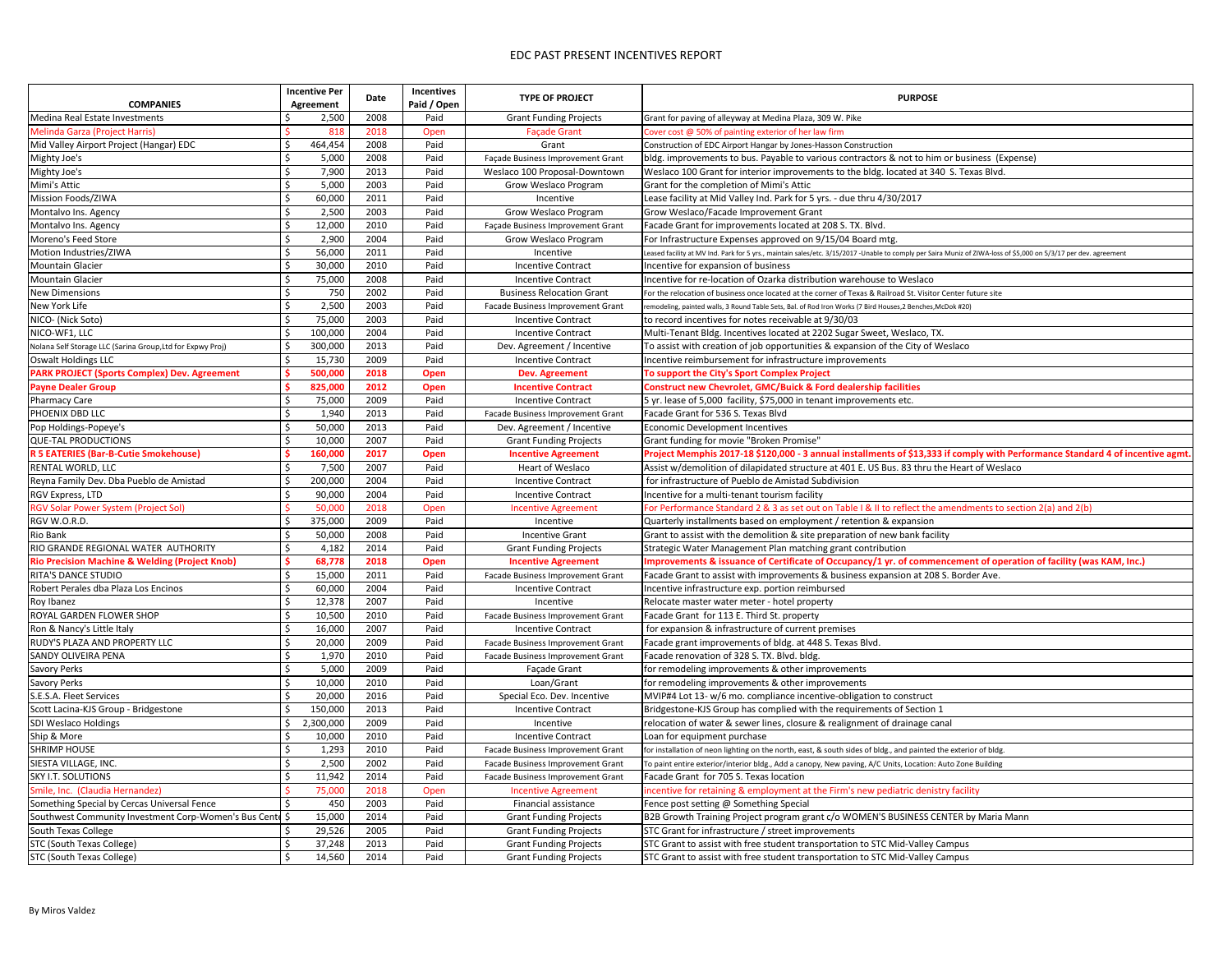|                                                                   | <b>Incentive Per</b> | <b>Date</b>       | <b>Incentives</b> | <b>TYPE OF PROJECT</b>            | <b>PURPOSE</b>                                                                                                                 |
|-------------------------------------------------------------------|----------------------|-------------------|-------------------|-----------------------------------|--------------------------------------------------------------------------------------------------------------------------------|
| <b>COMPANIES</b>                                                  | Agreement            |                   | Paid / Open       |                                   |                                                                                                                                |
| STC (South Texas College)                                         | 14,733               | 2015              | Paid              | <b>Grant Funding Projects</b>     | STC Grant to assist with free student transportation to STC Mid-Valley Campus                                                  |
| STC (South Texas College)                                         | 9,707                | 2015              | Paid              | <b>Grant Funding Projects</b>     | STC Grant to assist with free student transportation to STC Mid-Valley Campus                                                  |
| Sue Grooms-Pins & Cues                                            | 150,000              | 2010              | Paid              | <b>Incentive Contract</b>         | Incentive as per Development Agreement compliance                                                                              |
| SURYA, LTD                                                        | 12,378               | 2009              | Paid              | <b>Grant Funding Projects</b>     | Relocation of master water meter for hotel project                                                                             |
| Tamez Financial Group, LLC                                        | 13,000               | 2016              | Paid              | Facade Business Improvement Grant | Documents have been provided for this incentive at 1022 S. Texas Blvd.                                                         |
| <b>Tanus Sales Company</b>                                        | 90,000               | 2001              | Paid              | Incentive Agreement               | To post lease income per lease agreement-TANUS earned as of 11/01/01                                                           |
| Tanus Sales Company / Woodcrafters                                | 288,994              | 2008              | Paid              | <b>Grant Funding Projects</b>     | Completion of bldg. improvements of new facility                                                                               |
| <b>Taylor Construction Company</b>                                | 15,000               | 2012              | Paid              | Facade Business Improvement Grant | Facade Grant for El Gallo Loco @ 611 S. TX Boulevard                                                                           |
| TDI Ind (See ZIWA below)                                          | 51,000               | 2011              | Closed            | Incentive                         | TDI Dev. Agmt. Incentive Pmt. # 2 & forward (Joey was told by Alex bus. closing) \$10,200 (2016) 40,800                        |
| Texana Pickle Producers, INC.                                     | 53,000               | 2002              | Paid              | Financial assistance              | for demolition of buildings & site cleaning on the leased property at Railroad St.                                             |
| Texas Department of Public Safety (DPS)                           | 1,022,398            | 2008              | Donated           | Convey 21.29 acres for DPS        | Land for construction of DPS Regional Headquarters Complex                                                                     |
| Texas Health Care Imaging                                         | 50,000               | 2012              | Paid              | <b>Incentive Contract</b>         | Completion of warehouse renovations on Expwy. 83, relocate all employees to new facility & evidence of total proj. exp.        |
| The Bungalow & Company                                            | 10,000               | 2011              | Paid              | Facade Business Improvement Grant | Facade Grant on a 50:50 basis not to exceed \$10,000 based on completion of the work                                           |
| The One Day on Earth Foundation                                   | 2,000                | 2014              | Paid              | <b>Grant Funding Projects</b>     | Grant request 100% reward, Weslaco activities                                                                                  |
| TREJO & TREJO Investments, LLC (TNT Investments)                  | 60,000               | 2007              | Paid              | Incentive Loan                    | Extension of main water line along FM 88 to the commercial property                                                            |
| Torres Espino Cabinets                                            | 50,000               | 2003              | Paid              | <b>Incentive Contract</b>         | Moving/Relocation expense advance                                                                                              |
| <b>TRANE</b>                                                      | 62,500               | 2008              | Paid              | <b>Incentive Contract</b>         | Compliance with Development Agreement dated 5/25/07                                                                            |
| Trinity MEP Engineering                                           | 35,000               | 2010              | Paid              | <b>Incentive Contract</b>         | Incentive for the construction cost of new facility                                                                            |
| TX Health Care Imaging                                            | 50,000               | 2012              | Paid              | <b>Incentive Contract</b>         | Dev. Agmt. for incentive of renovation completion of warehouse etc.                                                            |
| Ulises E. Perez                                                   | 36,150               | 2010              | Paid              | <b>Incentive Contract</b>         | Economic Dev. Incentive according to Real Estate dated 11/12/10                                                                |
| UTRGV Apartments (Chicken Hatch 2)                                | 225,000              | 2017              | Donated           | Conveyed land to City of Weslaco  | Land for construction of UTRGV Apartments                                                                                      |
| Valley Grande Institute                                           | 700                  | 2010              | Paid              | Facade Business Improvement Grant | Clean up & removal of debris located at Missouri Ave. & Third St.                                                              |
| Valley Hardcore Fitness Center (Project Strong)                   | 5,490                | 2017              | Cancel            | <b>Grant Funding Projects</b>     | Used to be Ironhouse Gym - improvements to roof                                                                                |
| <b>Valley Nature Center</b>                                       | 10,000               | 2002              | Paid              | <b>Grant Funding Projects</b>     | Matching grant for fiscal yr. 2001/02 operational expenses                                                                     |
| <b>Valley Nature Center</b>                                       | 30,000               | 2003              | Paid              | <b>Grant Funding Projects</b>     | Grant for fiscal yr. 2002/03 operational expenses                                                                              |
| <b>Valley Nature Center</b>                                       | 30,000               | 2003              | Paid              | <b>Grant Funding Projects</b>     | Grant for fiscal yr. 2002/03                                                                                                   |
| <b>Valley Nature Center</b>                                       | 15,000               | 2004              | Paid              | <b>Grant Funding Projects</b>     | develop an annual major nature-related festival to bring tourism to Weslaco - Funding for Dragonfly Days included              |
| <b>Valley Nature Center</b>                                       | 15,000               | 2004              | Paid              | <b>Grant Funding Projects</b>     | develop an annual major nature-related festival to bring tourism to Weslaco - Funding for Dragonfly Days included              |
| <b>Valley Nature Center</b>                                       | 15,000               | 2004              | Paid              | <b>Grant Funding Projects</b>     | Spring Fest pmt. 3rd Qtr. July-Sept. 2004                                                                                      |
| Valley Nature Center                                              | 15,000               | 2004              | Paid              | <b>Grant Funding Projects</b>     | Spring Fest pmt. 4th Qtr. Oct.- Dec. 2004                                                                                      |
| <b>Valley Nature Center</b>                                       | 12,500               | 2006              | Paid              | <b>Grant Funding Projects</b>     | Grant to assist VNC with development efforts                                                                                   |
| Valley Nature Center                                              | 12,500               | 2007              | Paid              | <b>Grant Funding Projects</b>     | Grant to assist VNC with development efforts                                                                                   |
| <b>Valley Nature Center</b>                                       | 12,500               | 2007              | Paid              | <b>Grant Funding Projects</b>     | Funding for development director, development of a long term business plan, & additional grant writer                          |
| <b>Valley Nature Center</b>                                       | 11,500               | 2008              | Paid              | <b>Grant Funding Projects</b>     | Funding for development director, development of a long term business plan, & additional grant writer                          |
| <b>Valley Nature Center</b>                                       | 5,000                | 2011              | Paid              | <b>Grant Funding Projects</b>     | Grant to promote nature tourism in Weslaco                                                                                     |
| <b>Valley Nature Center</b>                                       | 12,000               | 2011              | Paid              | <b>Grant Funding Projects</b>     | Grant to promote nature tourism gift shop inventory in Weslaco                                                                 |
| Valley Nature Center                                              | 10,000               | 2011              | Paid              | <b>Grant Funding Projects</b>     | Grant to promote nature tourism general operations in Weslaco                                                                  |
| <b>Valley Nature Center</b>                                       | 10,000               | 2012              | Paid              | <b>Grant Funding Projects</b>     | Grant to promote nature tourism general operations in Weslaco                                                                  |
| <b>Valley Nature Center</b>                                       | 10,000               | 2012              | Paid              | <b>Grant Funding Projects</b>     | Grant to promote nature tourism general operations in Weslaco                                                                  |
| <b>Valley Nature Center</b>                                       | 10,000               | 2012              | Paid              | <b>Grant Funding Projects</b>     | Grant to promote nature tourism general operations in Weslaco                                                                  |
| Veterans of Foreign Wars Post 8563                                | 1,000                | 2009              | Paid              | <b>Grant Funding Projects</b>     | 2009 Veterans Salute Grant                                                                                                     |
| VIDA (Valley Initiative for Development & Advancement)            | 25,000               | 2007              | Paid              | <b>Grant Funding Projects</b>     | Contract renewal for training & skills development for Weslaco Residents                                                       |
| VIDA (Valley Initiative for Development & Advancement)            | 25,000               | 2008              | Paid              | <b>Grant Funding Projects</b>     | Contract renewal for training & skills development for Weslaco Residents                                                       |
| VIDA (Valley Initiative for Development & Advancement)            | 50,000               | 2009              | Paid              | <b>Grant Funding Projects</b>     | Contract renewal for training & skills development for Weslaco Residents                                                       |
| VIDA (Valley Initiative for Development & Advancement)            | 50,000               | 2010              | Paid              | <b>Grant Funding Projects</b>     | Contract renewal for training & skills development for Weslaco Residents                                                       |
| VIDA (Valley Initiative for Development & Advancement)            | 55,000               | 2011              | Paid              | <b>Grant Funding Projects</b>     | Contract renewal for training & skills development for Weslaco Residents                                                       |
| VIDA (Valley Initiative for Development & Advancement)            | 60,500               | 2012              | Paid              | <b>Grant Funding Projects</b>     | Contract renewal for training & skills development for Weslaco Residents                                                       |
| VIDA (Valley Initiative for Development & Advancement)            | 62,920               | 2013              | Paid              | <b>Grant Funding Projects</b>     | Contract renewal for training & skills development for Weslaco Residents                                                       |
| VIDA (Valley Initiative for Development & Advancement)            | 62,920               | 2014              | Paid              | <b>Grant Funding Projects</b>     | Contract renewal for training & skills development for Weslaco Residents                                                       |
| VIDA (Valley Initiative for Development & Advancement)            | 65,436               | 2015              | Paid              | <b>Grant Funding Projects</b>     | Contract renewal for training & skills development for Weslaco Residents                                                       |
| VIDA (Valley Initiative for Development & Advancement)            |                      | 65,436 2016 /2017 | Paid              | <b>Grant Funding Projects</b>     | Contract renewal for training & skills development for Weslaco Residents 1st/2nd pmt.                                          |
| VIDA (Valley Initiative for Development & Advancement)            | 70,000               | 2017/2018         | Paid              | <b>Grant Funding Projects</b>     | Contract renewal for training & skills development for Weslaco Residents 1st/2nd pmt.                                          |
| <b>VIDA (Valley Initiative for Development &amp; Advancement)</b> | 70,000               | 2018/2019         | Open              | <b>Grant Funding Projects</b>     | Contract renewal for training & skills development for Weslaco Residents 1st/2nd pmt.                                          |
| Walgreens/Shamrock                                                | 300,000              | 2006              | Paid              | <b>Incentive Contract</b>         | Placement of Lateral "K" In Pipeline at Westgate & Bus. 83                                                                     |
| <b>Wal-Mart Neighborhood Grocery Store on 18th &amp; Texas</b>    | 900,000              | 2013              | <b>Open</b>       | Dev. Agreement / Incentive        | <b>Compliance with the Dev. Agreement to construct all improvements</b>                                                        |
| Wells Parking Lot (Aguinaldo Villarreal)                          | 15,000               | 2011              | Paid              | Parking Lot Rentals-Downtown      | Cost of paving & maintenance of Wells parking lot in exchange for a (5) yr. rent & availability to all the public ends 12/2016 |